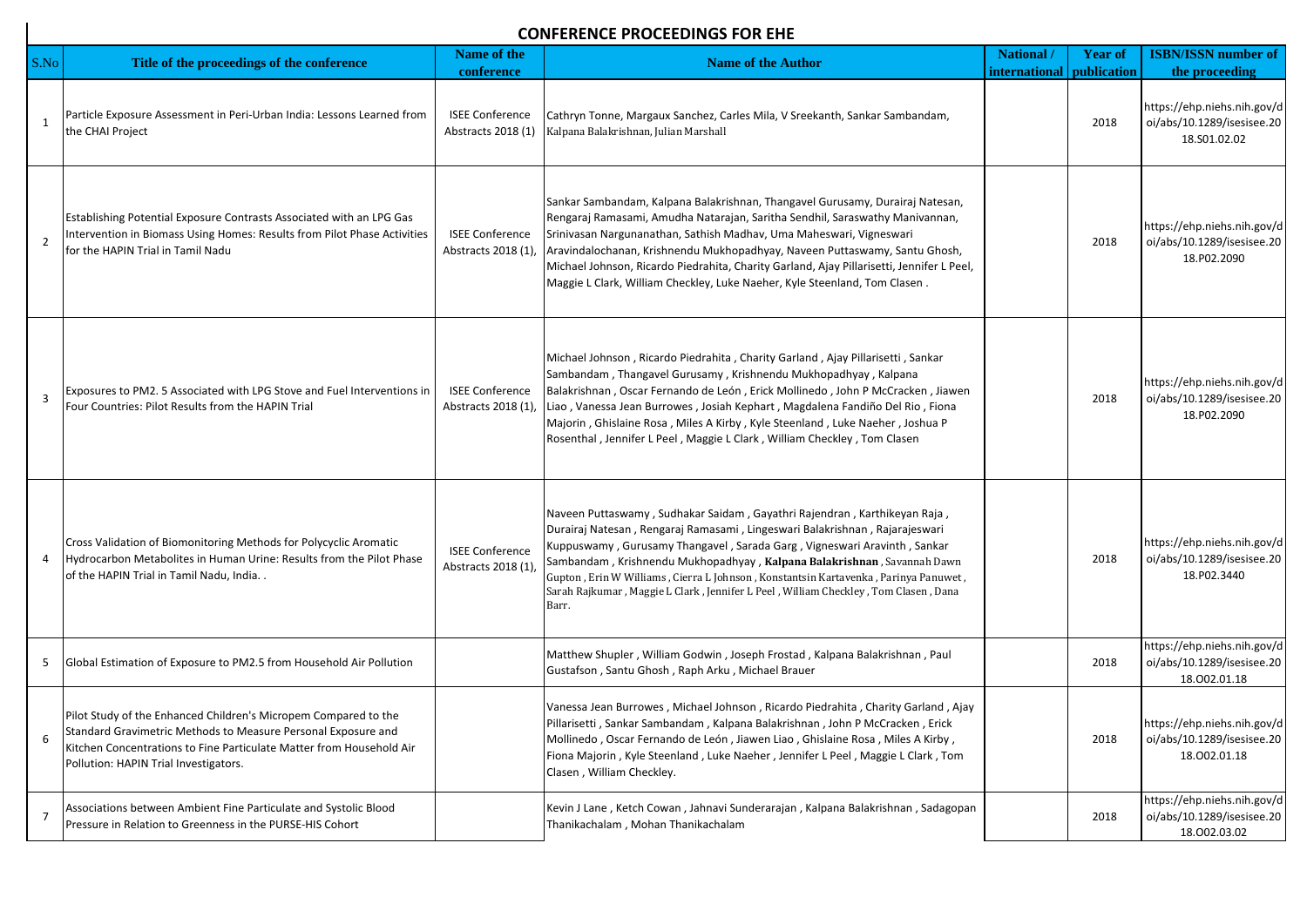| 8            | Exposures to Volatile Organic Compounds (VOCs) among Rural and<br>Urban Households in Southern India in Relation to Primary Cooking<br>Fuels.                                                                                 |                                                                                                                                | Naveen Puttaswamy, Srinivasan Natarajan, Sudhakar Saidam, Krishnendu<br>Mukhopadhyay, Sankar Sambandam, Gurusamy Thangavel, Kalpana Balakrishnan.                                                                                                                                                                     |                                                                                   | 2018    | https://ehp.niehs.nih.gov/d<br>oi/abs/10.1289/isesisee.20<br>18.P03.2070 |
|--------------|-------------------------------------------------------------------------------------------------------------------------------------------------------------------------------------------------------------------------------|--------------------------------------------------------------------------------------------------------------------------------|-----------------------------------------------------------------------------------------------------------------------------------------------------------------------------------------------------------------------------------------------------------------------------------------------------------------------|-----------------------------------------------------------------------------------|---------|--------------------------------------------------------------------------|
| $\mathbf{q}$ | Cardiovascular Biomarker Validation in Dried Blood Spots and Plasma for<br>the Household Air Pollution Intervention Network Trial.                                                                                            |                                                                                                                                | Savannah Dawn Gupton, Maggie L Clark, Sarah Rajkumar, Carmen Lucia Contreras,<br>Gary Malpartida Guzmán, Fiona Majorin, Erin W Williams, Damien Swearing, Naveen<br>Puttaswamy, Kalpana Balakrishnan, Ghislaine Rosa, John P McCracken, Lisa M<br>Thompson, Tom Clasen, Jennifer L Peel, William Checkley, Dana Barr. |                                                                                   | 2018    | https://ehp.niehs.nih.gov/d<br>oi/abs/10.1289/isesisee.20<br>18.P02.3510 |
| 10           | Associations between Ambient and Indoor PM2.5 Exposure and Cooking<br>Fuel on Insulin Resistance in the PURSE-HIS Cohort.                                                                                                     |                                                                                                                                | Devashri Salvi, Kevin J Lane, Kalpana Balakrishnan, Sadagopan Thanikachalam,<br>Mohan Thanikachalam.                                                                                                                                                                                                                  |                                                                                   | 2018    | https://ehp.niehs.nih.gov/d<br>oi/abs/10.1289/isesisee.20<br>18.P01.1200 |
| 11           | Climate change implications on occupational health and productivity in<br>TROPICAL countries - study results from India. Vol:10, No:5, 2016<br>waset.org/abstracts/43541 Abstracts from ICESCC 2016 Montreal,<br>Canada, 2016 | 18th International<br>Conference on Eartl<br>Science and Climate<br>Change, Montreal,<br>Canada                                | Vidhya Venugopal, Jeremiah Chinnadurai, Rebekah A.I. Lucas, Tord Kjellstrom, Bruno<br>Lemke.                                                                                                                                                                                                                          | International<br>Science Index,<br>Geological and<br>Environmental<br>Engineering | 2016    | urn:dai:10.1999/1307-<br>6892/43541                                      |
| 12           | Insulation of traditional Indian clothing: Estimation of climate change<br>impact on Productivity from                                                                                                                        | Proceedings of CIB<br>W099 International<br>Conference<br>Achieving<br>Sustainable<br><b>Construction Health</b><br>and Safety | Alev Kuklane, Karin Lundgren, Tord Kjellstrom, Vidhya Venugopal, Jintu Fan and<br>George Havenith K                                                                                                                                                                                                                   |                                                                                   | 2014    | PHS (predicted heat Strain)<br>model, P.no.235-243 978-<br>91-7623-005-3 |
| 13           | ntegrated rural -urban cohorts for study of air pollution related health<br>effects in pregnant women and children in Southern India                                                                                          |                                                                                                                                | Kalpana Balakrishnan, Sankar Sambandam, Padmavathi Ramaswamy, Krishnendu<br>Mukhopadhyay, Santu Ghosh, Guruswamy Thangavel, Priscilla Johnson, Vidya<br>Venugopal, Vijayalakshmi Thanasekaraan                                                                                                                        |                                                                                   | (2013). | http://dx.doi.org<br>/10.1289/ehp.ehbasel13                              |
| 14           | Implementing the recommendations of the WHO Indoor air quality<br>guidelines to address household air pollution: a country perspective from<br>India.                                                                         |                                                                                                                                | Kalpana Balakrishnan, Sankar Sambandam, Santu Ghosh, Krishnendu Mukhopadhyay,<br>Guruswamy Thangavel, Vidya Venugopal                                                                                                                                                                                                 |                                                                                   | 2013    | .; http://dx.doi.org<br>/10.1289/ehp.ehbasel13                           |
| 15           | Reconstruction of daily average PM2.5 exposures in pregnant women:<br>Preliminary results from the SICAPHE study.                                                                                                             |                                                                                                                                | Naveen Puttaswamy, Sudhakar Saidam, Srinivasan Natarajan, Rengaraj Siva, Satish<br>Madhav, Krishnendu Mukhopadhyay, Sankar Sambandam, Kalpana Balakrishnan                                                                                                                                                            |                                                                                   | 2013    | http://dx.doi.org/10.1289/<br>ehp. ehbasel13                             |
| 16           | Measurement of household concentrations for estimating PM2.5<br>exposures in pregnant women: Preliminary results from the SICAPHE<br>study                                                                                    |                                                                                                                                | Krishnendu Mukhopadhyay, Rengaraj Siva, Satish Madhav, N. Durairaj, Amudha,<br>Gayatri, N. Arulselvan, Naveen Puttaswamy, Santu Ghosh, Guruswamy Thangavel,<br>Sankar Sambandam, Kalpana Balakrishnan (2013).                                                                                                         |                                                                                   | 2013    | http://dx.doi.org /10.1289/<br>ehp. ehbasel13                            |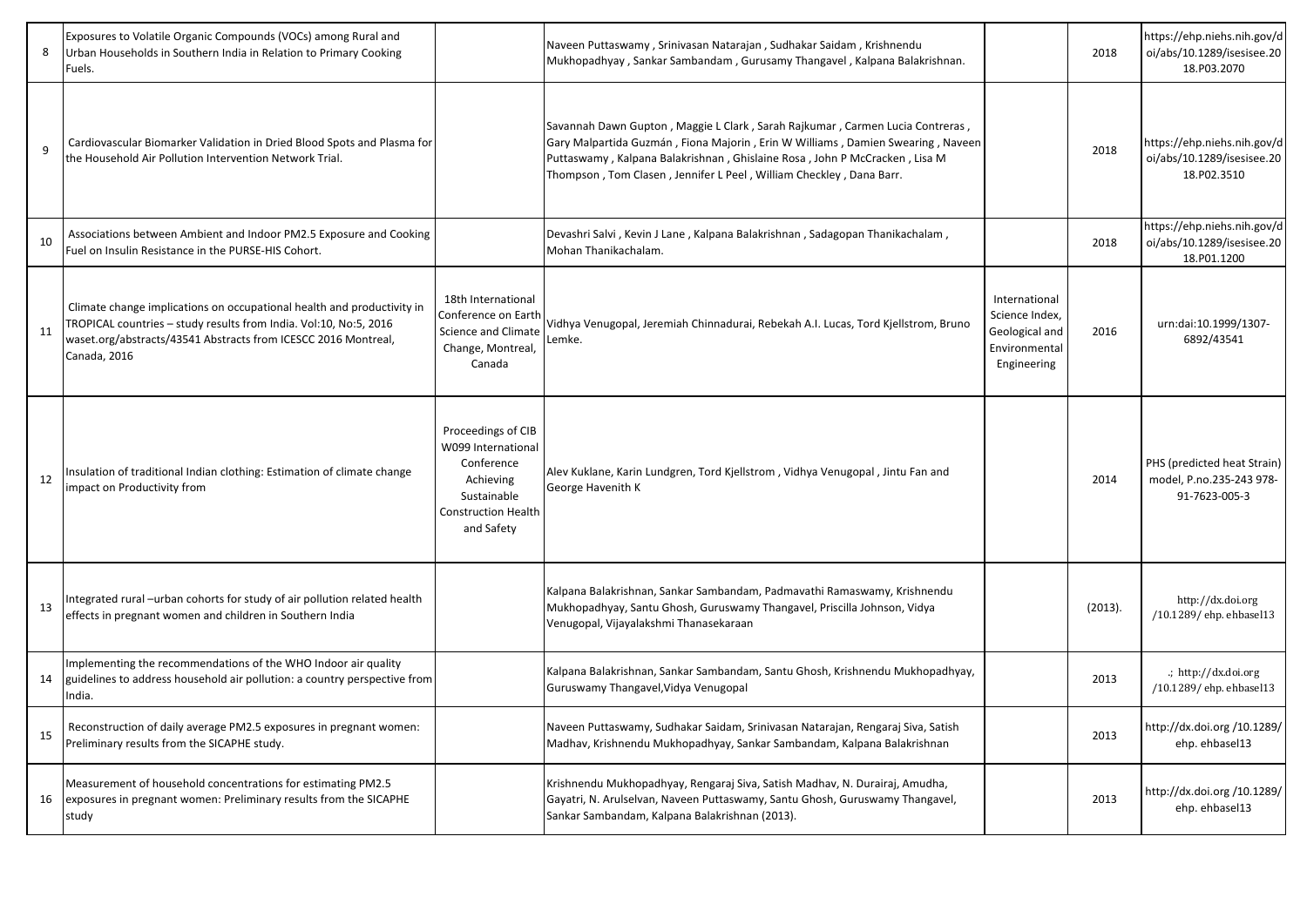| 17 | Application of the WHO air quality guidelines to address ambient air<br>pollution exposures in India: The need to address outdoor and<br>household sources                                            | Kalpana Balakrishnan, Suresh Dhaniyala, Santu Ghosh, Krishnendu Mukhopadhyay,<br>Sankar Sambandam, Nigel R Bruce, Kirk R. Smith(2013).                                                                                                                              | 2013 | http://dx.doi.org/10.1289/<br>ehp. ehbasel13  |
|----|-------------------------------------------------------------------------------------------------------------------------------------------------------------------------------------------------------|---------------------------------------------------------------------------------------------------------------------------------------------------------------------------------------------------------------------------------------------------------------------|------|-----------------------------------------------|
| 18 | Assessment of respiratory symptoms and pulmonary function in relation<br>to mold and dampness in South India: Preliminary results from the<br>SICAPHE study                                           | Saraswathy M, Durairaj N, Uma Maheswari, Srinivasan N, Padmavathi R, Priscilla<br>Johnson, Sriram ChandraMohan, Guruswamy Thangavel, Santu Ghosh, Kalpana<br>Balakrishnan                                                                                           | 2013 | http://dx.doi.org/10.1289/<br>ehp. ehbasel13  |
| 19 | Assessment of nutritional status in a pregnant women cohort examining<br>health effects of air pollution: Preliminary results from the SICAPHE study                                                  | Rajarajeswari K, Padmavathi R, Vidya Venugopal, Priscilla Johnson, Kalpana<br>Balakrishnan                                                                                                                                                                          | 2013 | http://dx.doi.org /10.1289/<br>ehp. ehbasel13 |
| 20 | Household air pollution and exposures: a systematic review of literature<br>for the revised global household air pollution database.                                                                  | Guruswamy Thangavel, Santu Ghosh, Sankar Sambandam, Krishnendu<br>Mukhopadhyay, Vidya Venugopal, Kalpana Balakrishnan, Nigel Bruce, Kirk R. Smith                                                                                                                   | 2013 | http://dx.doi.org /10.1289/<br>ehp. ehbasel13 |
| 21 | Assessing household level exposure reductions associated with use of<br>market based improved biomass cook-stoves in rural communities in<br>India: Results from field assessments for Project Surya. | Sankar Sambandam, Santu Ghosh, Arulselvan Sadasivam, Rengaraj Siva, Satish<br>Madhav, Krishnendu Mukhopadhyay, Kalpana Balakrishnan, Hafeez Rehman,<br>Veerabhadran Ramanathan                                                                                      | 2013 | http://dx.doi.org /10.1289/<br>ehp. ehbasel13 |
|    | 22 <b>Occupational heat exposures on working people:</b> A systematic review                                                                                                                          | Vidhya Venugopal, Madhan Chandran, Krishnan Balaji, Archana Prabukumar, Jeremiah<br>Chinnadurai, Padmavathi Ramaswamy, Tord Kjellstrom                                                                                                                              | 2013 | http://dx.doi.org /10.1289/<br>ehp. ehbasel13 |
| 23 | What determines the adoption and continued use of advanced clean<br>cookstoves?                                                                                                                       | Darby Jack, Ajay Pillarisetti, Mayur Vaswani, Kalpana Balakrishnan, Michael Bates,<br>Manoranjan Das, Patrick Kinney, Sankar Sambandam, Krishnendu Mukhopadhyay, Kirk<br>R Smith, Narendra K Arora                                                                  | 2013 | http://dx.doi.org /10.1289/<br>ehp. ehbasel13 |
| 24 | Evaluating the impacts of an advanced stove intervention on traditional<br>cooking patterns and pollutant exposures in India using Stove Use<br>Monitors                                              | Ajay Pillarisetti, Sankar Sambandam, Mayur Vayswani, N Arulselvam, Rengaraj Siva,<br>Sathish Madhav, Narendra K. Arora, Kalpana Balakrishnan, Michael N. Bates, Darby<br>Jack, Patrick L. Kinney, Krishnendu Mukhopadhyay, Rupak Mukhopadhyay, and Kirk R.<br>Smith | 2013 | http://dx.doi.org /10.1289/<br>ehp. ehbasel13 |
| 25 | Design and implementation of household air pollution intervention<br>studies in relation to birth outcomes: Results from Phase I activities in<br>Ghana and India.                                    | Darby Jack, Patrick Kinney, Kalpana Balakrishnan, Michael Bates, Kirk R Smith,<br>Narendra K Arora                                                                                                                                                                  | 2013 | http://dx.doi.org/10.1289/<br>ehp. ehbasel13  |
| 26 | Indoor Climate Implications of Extreme Outdoor Climates.                                                                                                                                              | Kirk R. Smith, Tord Kjellstrom, Vidhya Venugopal, Kalpana Balakrishnan, Bruno Lemke                                                                                                                                                                                 | 2013 | http://dx.doi.org /10.1289/<br>ehp. ehbasel13 |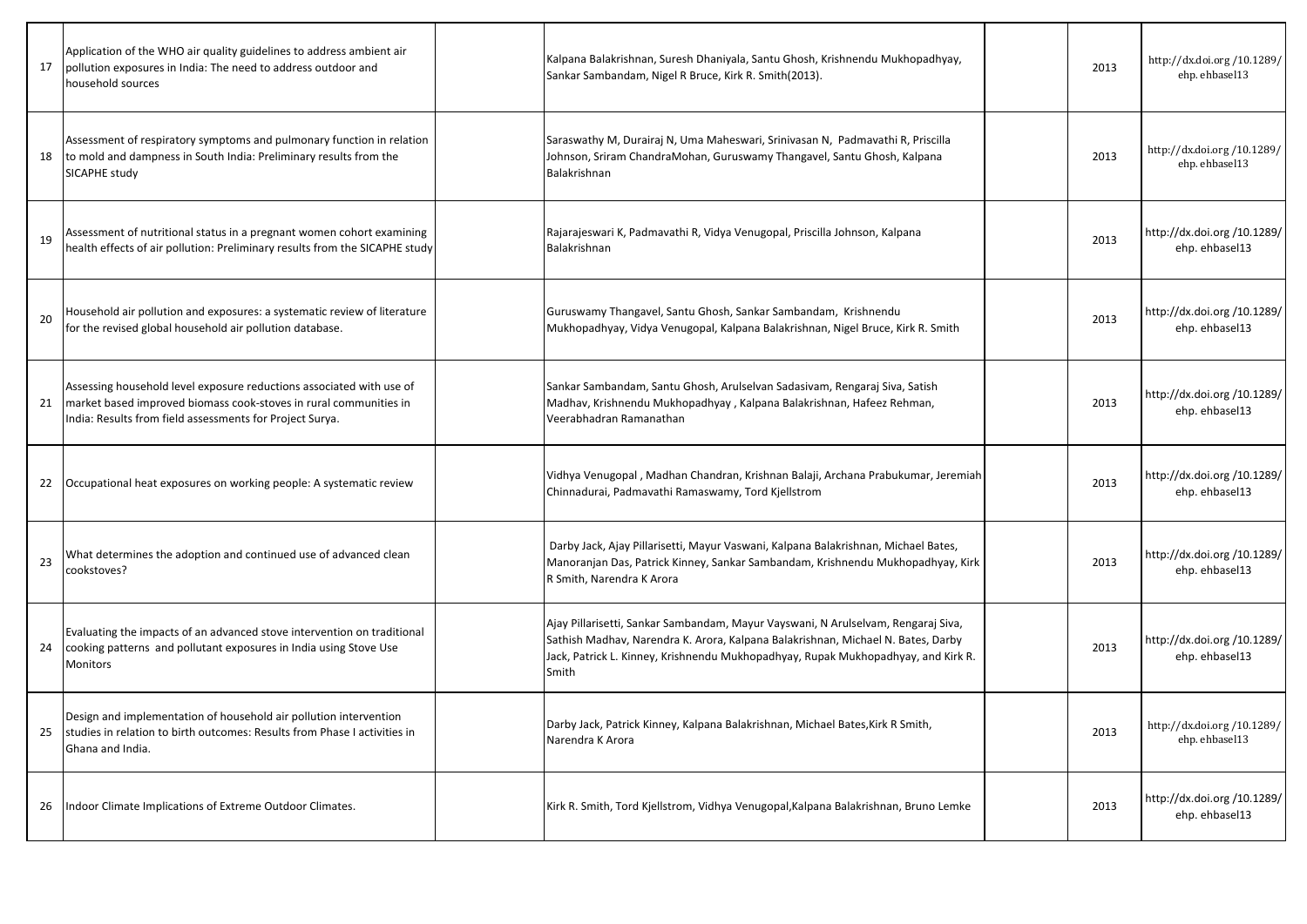| 27 | Basic Occupational Health Services for health care workers in public<br>health 131systems in Tamil Nadu, India: Scoping a framework for risk<br>management | K. Balakrishnan, D.S. Arasi, R. Ayyappan, P. Jayachandran, R. Yamini, G. Thangavel, D.<br>Venkatesan, S. Sambandam                                                                                         | 2011 | 1www.ttl.fi/en/news/Pages<br>/Forum Proceedings pdf.a<br>spx                                           |
|----|------------------------------------------------------------------------------------------------------------------------------------------------------------|------------------------------------------------------------------------------------------------------------------------------------------------------------------------------------------------------------|------|--------------------------------------------------------------------------------------------------------|
| 28 | Development and application of spatially disaggregated exposure series<br>in time-series analysis of air pollution-related Health Effects in Chennai       | Ghosh S, Johnson P, Ravinder S, Chakraborty M, Mittal M, Balakrishnan K (2011)                                                                                                                             | 2011 | oi: 10.1097/01.ede.<br>0000391914.08705.73                                                             |
| 29 | Comparison of Peak Expiratory Flow Rate Variability Between Asthmatics<br>and Healthy Individuals of Chennai City,                                         | Johnson, Priscilla; Ramaswamy, Padmavathi; Balakrishnan, Kalpana; Ghosh, Santu;<br>Ravinder, Sheela; Krishnan, Bindu; Balakrishnan, Rajagopalan; Thanasekaraan,<br>Vijayalakshmi; A. S., Subhashini (2011) | 2011 | doi: 10.1097/01.ede.<br>0000392265.02842.                                                              |
| 30 | Emergency Room Visits Due to Cardiovascular Illness From a Major<br>Hospital of Chennai, India.                                                            | Ravinder, Sheela; Johnson, Priscilla; Ramaswamy, Padmavathi; Ghosh, Santu;<br>Thangavel, Bhuvaneswari; Balakrishnan, Kalpana; S., Subhashini A                                                             | 2011 | doi: 10.1097/01. ede.<br>0000392328.26399. a9.                                                         |
| 31 | Indoor Air Pollution due to Biomass Fuel Combustion and Acute<br>Respiratory Infection in Children Under 5 in Trichy District of Rural<br>Tamilnadu,       | Ramaswamy, Padmavathi; Balakrishnan, Kalpana; Ghosh, Santu; P., Ramaprabha;<br>Paramasivan, Rajkumar; N., Durairaj; London, Alicia; Khush, Ranjiv; Arnold, Benjamin;<br>Colford, John Jr. (2011)           | 2011 | doi: 10.1097/<br>01.ede.0000391986.25743.<br>26                                                        |
| 32 | Modeling Concentrations of Particulate Matter in Solid Fuel Using<br>Households From India. Epidemiology22                                                 | Ghosh, Santu; Thangavel, Gurusamy; Sambandam, Sankar; Balakrishnan, Kalpana<br>(2011).                                                                                                                     | 2011 | doi: 10.1097/01.ede.00003<br>92031.69698.c8                                                            |
| 33 | Application of control-banding approaches in Southern India for safe<br>chemical management: Challenges and Opportunities                                  | K Balakrishnan, S Sankar, Krishnendu Mukhopadhyay, M. Surianarayanan, G<br>Swaminathan(2011).                                                                                                              |      |                                                                                                        |
| 34 | Addressing Exposure Misclassifications in Environmental Health<br>Assessments in India.                                                                    | Balakrishnan, K                                                                                                                                                                                            |      |                                                                                                        |
| 35 | Study Design and Baseline Findings from an Evaluation of Integrated<br>Water, Sanitation and Hygiene Interventions in Rural Tamil Nadu, India.             | Arnold, BF; Khush, RS Ramaswamy, P; Gray, AL; Ramaprabha, P; Rajkumar, P;<br>Balakrishnan, K; Colford, JM(2008).                                                                                           | 2008 |                                                                                                        |
| 36 | Estimation of Burden of Disease Attributable to Indoor Air Pollution in<br>Andhra Pradesh, India                                                           | Ramaswamy, P; Balakrishnan, K                                                                                                                                                                              | 2008 | Estimation of Burden of<br>Disease Attributable to<br>Indoor Air Pollution in<br>Andhra Pradesh, India |
| 37 | Job-Hazard-Exposure-Health Profiles for Certain Occupational Sectors in<br>Southern India (Textile, Tannery, and Municipal Solid Waste Sector).            | Ramaswamy, P; Sambandam, S; Ramalingarn, A; Paulsamy, J; Balakrishnan, K;<br>Thansekaraan, V(2008).                                                                                                        |      |                                                                                                        |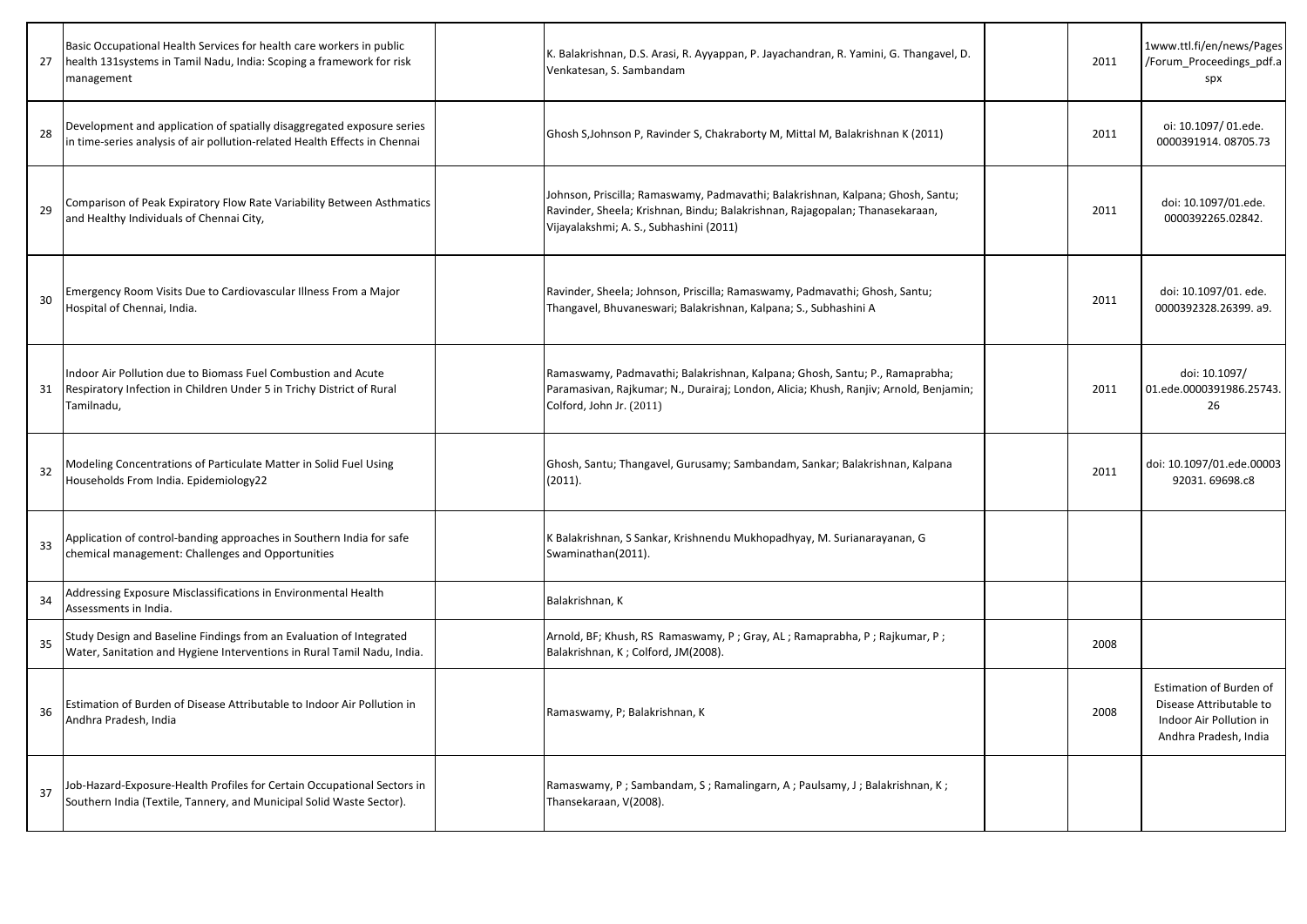| 38 | Chronic Obstructive Pulmonary Disease in Biomass Fuel Users in Tamil<br>Nadu-a Pilot Study for Assessment of Prevalence and Implications for the<br>Burden of Disease in Rural Women. | Johnson, P; Sadasivam, M, Ghosh, S; Ramaswamy, P; Balakrishnan, K;<br>Sathyasekaran, B; Thanasekaraan, V (2008) |      |  |
|----|---------------------------------------------------------------------------------------------------------------------------------------------------------------------------------------|-----------------------------------------------------------------------------------------------------------------|------|--|
| 39 | Comparative Health Risk Assessment and Economic valuation of<br>Environmental Health Damage in Chennai,                                                                               | Sambandam, S; Ramaswamy, P; Balakrishnan, K                                                                     | 2008 |  |
| 40 | Lead Associated Deficits in Executive Function and Behavior in 3-7 Year<br>Old Children in Chennai,                                                                                   | Roy, A; Bellinger, D; Hu, H; Schwartz, J; Wright, R; Palaniappan, K; Balakrishnan, K<br>(2008).                 | 2007 |  |
| 41 | ntegrated evaluation of indoor air pollution based on health risks and<br>GHG emissions in India.                                                                                     | Balakrishnan, K; Ramaswamy, P; Rajaratnam, U (2007)                                                             | 2007 |  |
| 42 | Health hazards and pulmonary functions in solid waste management<br>sector of                                                                                                         | Ramaswamy, P; Balakrishnan, K; Srinivasan, I; Sambandam, S; Paulsamy, J;<br>Thanasekaraan, V (2007).            |      |  |
| 43 | Exposure to biomass fuel smoke and tuberculosis - A case-control study<br>in India.                                                                                                   | Magheswari, U; Johnson, P; Ramaswamy, P; Balakrishnan, K; Jenny, A; Bates, M<br>(2007).                         |      |  |
| 44 | Developing exposure-response functions for air pollutants from time-<br>series analyses - In Chennai,                                                                                 | Balakrishnan, K; Ganguli, B; Gosh, S; Sambandam, S; Thanasekaraan, V (2007)                                     | 2007 |  |
| 45 | Predictors of blood lead among 3-7-year-old children in Chennai, India.                                                                                                               | Roy, A; Pallaniappan, K; Hu, H; Wright, R; Balakrishnan, K (2007)                                               | 2007 |  |
| 46 | Current blood lead is associated with decline in stature among children<br>in Chennai, India.                                                                                         | Roy, A; Hu, H; Pallaniappan, K; Bellinger, D; Wright, R; Balakrishnan, K (2007).                                | 2007 |  |
| 47 | Health hazards and pulmonary functions in solid waste management<br>sector of Chennai, India                                                                                          | Ramaswamy, P; Srinivasan, R; Balakrishnan, K; Sambandam, S; Paulsamy, J; Pitani, R;<br>Thanasekaraan, V (2006). | 2006 |  |
| 48 | An integrated evaluation of indoor air pollution based on health risks and<br>green house gas emissions and estimation of burden of disease in AP,<br>India.                          | Balakrishnan, K; Ramaswamy, P; Sambandam, S; Rajarathnam, U (2006).                                             | 2006 |  |
| 49 | Pulmonary function of rural women of Tamilnadu, India - Links to<br>exposures from bio-fuel combustion EPIDEMIOLOGY, 13 (4): 140                                                      | Padmavathi, R; Sankar, S; Balakrishnan, K; Thanasekaraan, V(2002).                                              | 2002 |  |
| 50 | Lead exposure, IQ, visuospatial abilities, and behavior in elementary<br>school children living in Chennai(Madras), India: A pilot study<br>EPIDEMIOLOGY,                             | Hu, H; Thomas, N; Kartikeyen, K; Sankar, S; Padmavathi, R; Bellinger, D; Balakrishnan, K<br>(2002).             | 2002 |  |